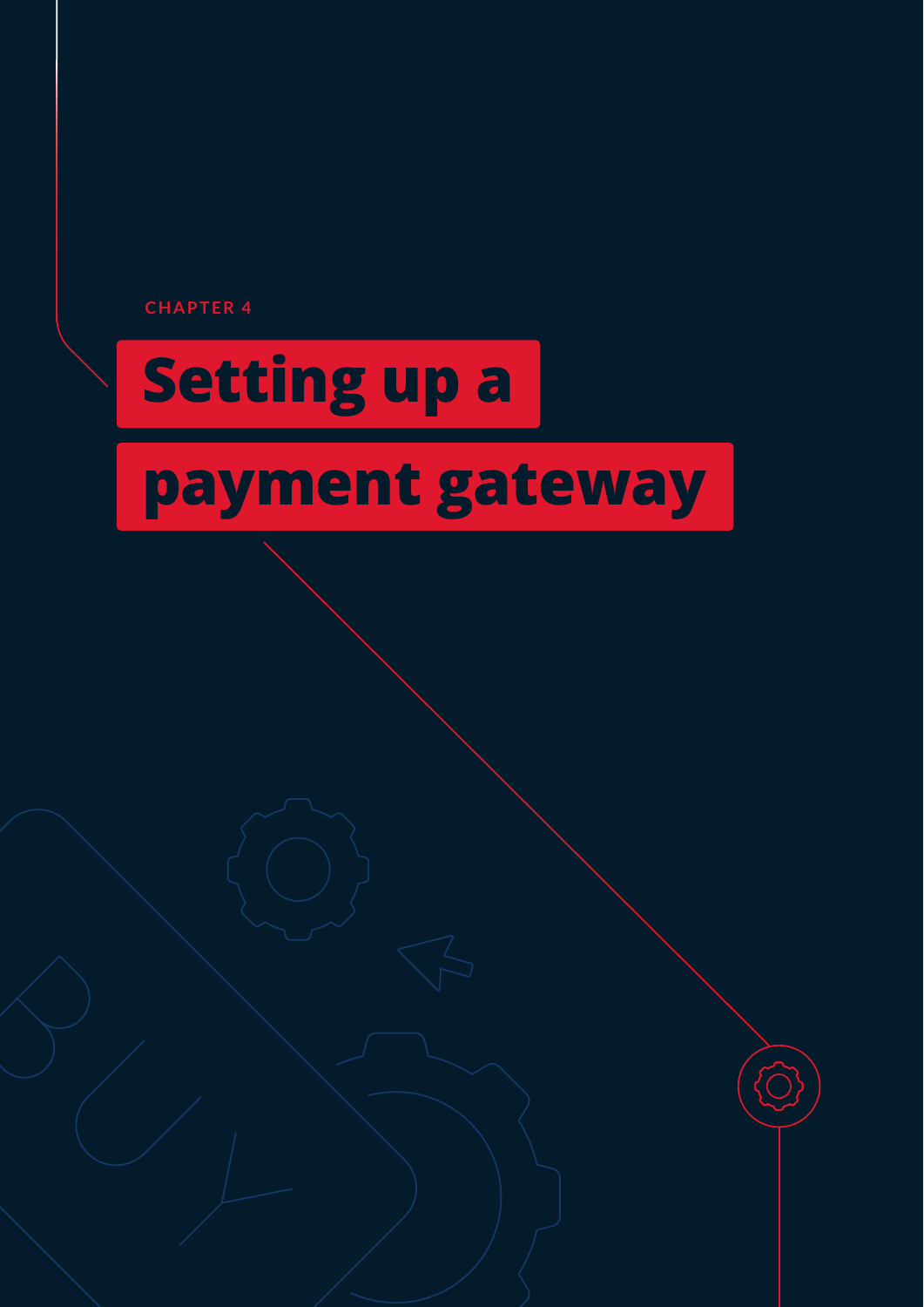## <span id="page-1-0"></span>**Contents**

#### **Setting up a payment gateway**

| Introduction                     | $\mathcal{P}$ |
|----------------------------------|---------------|
| Why you need a payment gateway   | 3             |
| Choosing a payment gateway       | 3             |
| Make sure you're PCI compliant   | 4             |
| Integrating a payment gateway    | 5             |
| Find out more about going online | 7             |
| About PayFast                    | 7             |

## **Introduction**

The PayFast Guide to Going Online is a comprehensive ebook to help aspiring entrepreneurs such as yourself turn your hobby into a successful online business.

In this fourth chapter of the guide, we explain why you need a payment gateway, how to go about choosing one and how to integrate it into your ecommerce store. Within this chapter you'll also find valuable tooltips to assist you in selecting the perfect payment solution for your ecommerce website.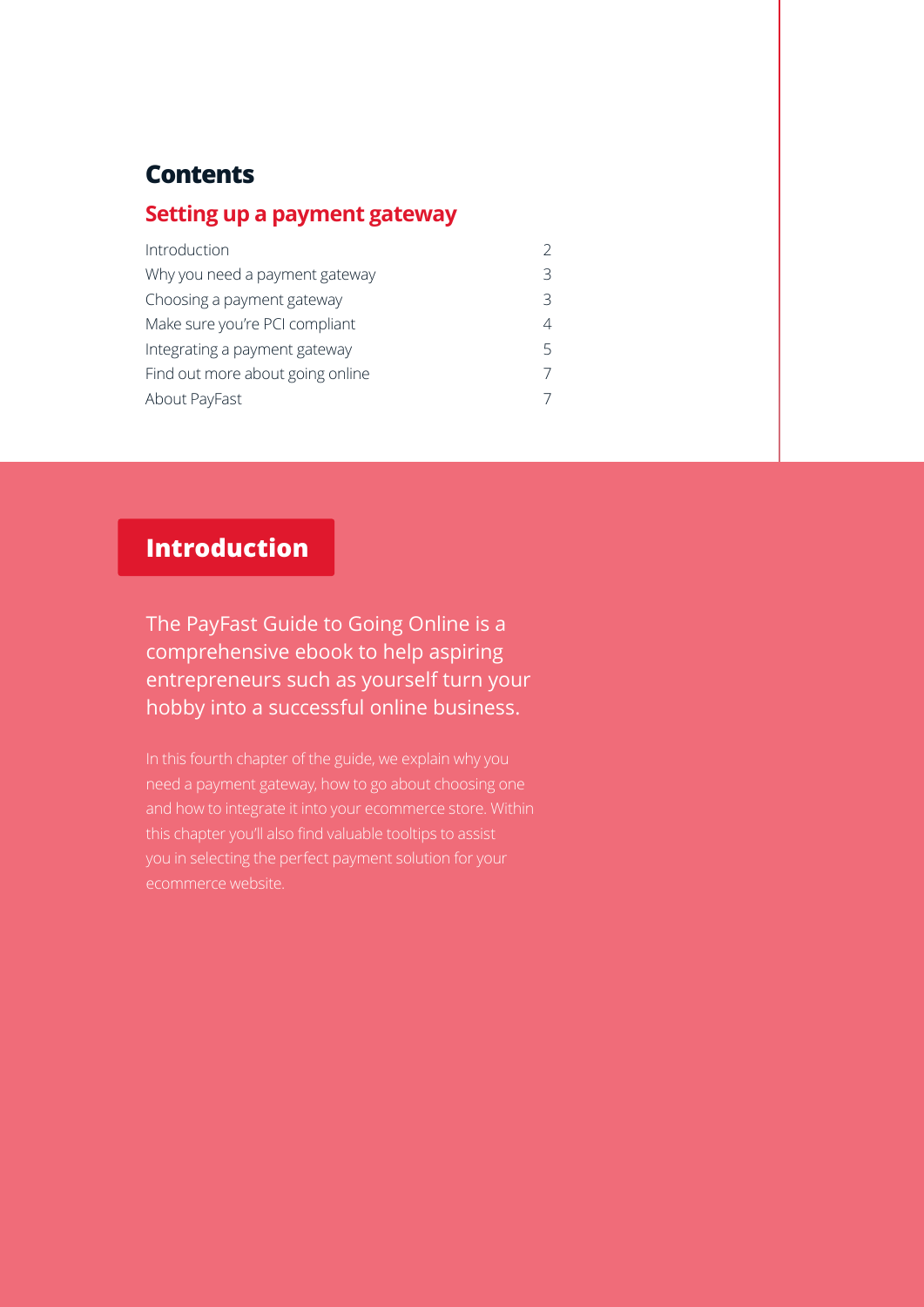<span id="page-2-0"></span>

## PAYMENT GATEWAY

Before your online store opens for business you need to integrate a secure payment gateway to receive online payments. A payment gateway acts as the link between your website and your customer through which the secure payment data flows through.

The term payment gateway is generally used as an overarching term that includes payment solution, payment platform, payment aggregator and payment facilitator.

## **Choosing a payment gateway**

While different payment gateways offer different services, generally they should all give you peace of mind that your customer's payments are being processed safely and securely.

Depending on the size of your business and what your needs are, there are a variety of options to choose from.

## **Tooltip: Payment gateway checklist**

Here are some important things to look for when choosing a payment gateway:

- **•** Are they PCI-DSS Level 1 Compliant, to ensure that all of your customers' credit card
- 
- **•** What are their fees, for example do they have monthly fees and/or a per transaction fee and any hidden fees?
- **•** What ecommerce platforms do they integrate with or have 3rd party plugins for?
- **•** What additional services do they offer, and are these free or do they come at an additional cost?
- **•** Do they offer multiple payment methods?
- **•** Do they offer local after-sale and customer support?
- **•** Do they have good reviews online by merchants and customers?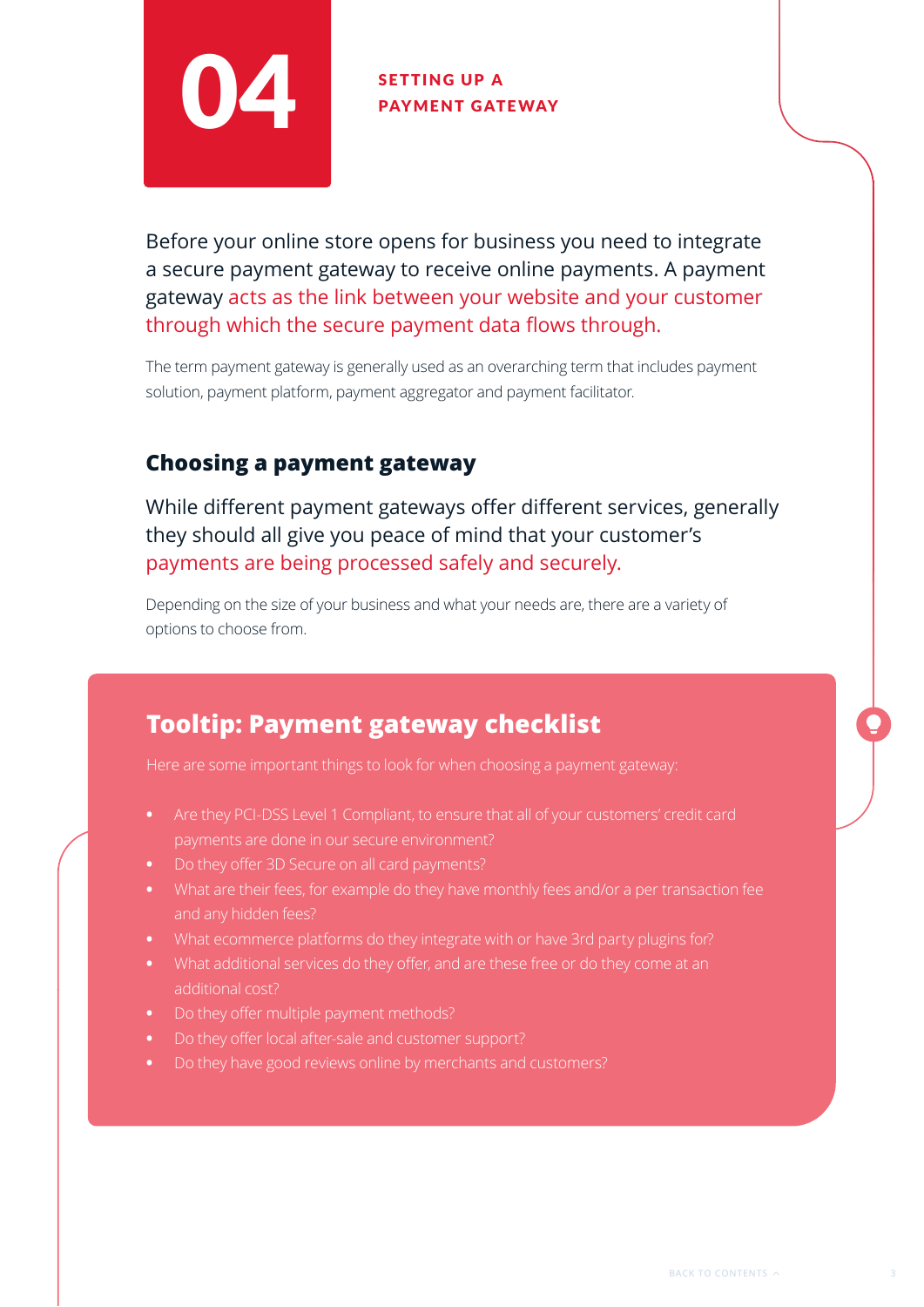<span id="page-3-0"></span>To receive online credit card or debit card payments, you need to have an internet merchant account with one of South Africa's main banks.

If you're a new business it can be a rather cumbersome process to set this up because you'll need to meet a certain criteria to be approved, including providing proof of being active for at least six months and proof of income. You'll also need to complete tedious paperwork.

A benefit of choosing a payment gateway like PayFast is that you can **[sign up](https://www.payfast.co.za/registration)** and start receiving payments without the need for a merchant bank account.

### **Make sure you're PCI Compliant**

PCI DSS stands for Payment Card Industry Data Security Standard and is a PASA (Payment Association of South Africa) regulation in South Africa, meaning that any website that accepts credit card payments on their website needs to be compliant. So as an online store owner you'll be required to process cardholder data in a secure environment.

## **Pro tip: Let your payment provider handle your PCI Compliance**

Choose a PCI Compliant online payment gateway so that all of the above is taken care of to protect you and your customers' information. PayFast is a PCI-DSS Level 1 Service Provider, so when a buyer makes a payment on your website they will be redirected to our payment page where they will enter their card details within a secure environment.

Once payment has been made, your customer will be redirected back to your site. PayFast takes PCI Compliance very seriously and through the redirect payment procedure, you don't have to worry about being compliant because you'll never handle card details directly on your website.

**PayFast is a PCI-DSS Level 1 Service Provider**



PCI-DSS Level 1 Service Provider Compliant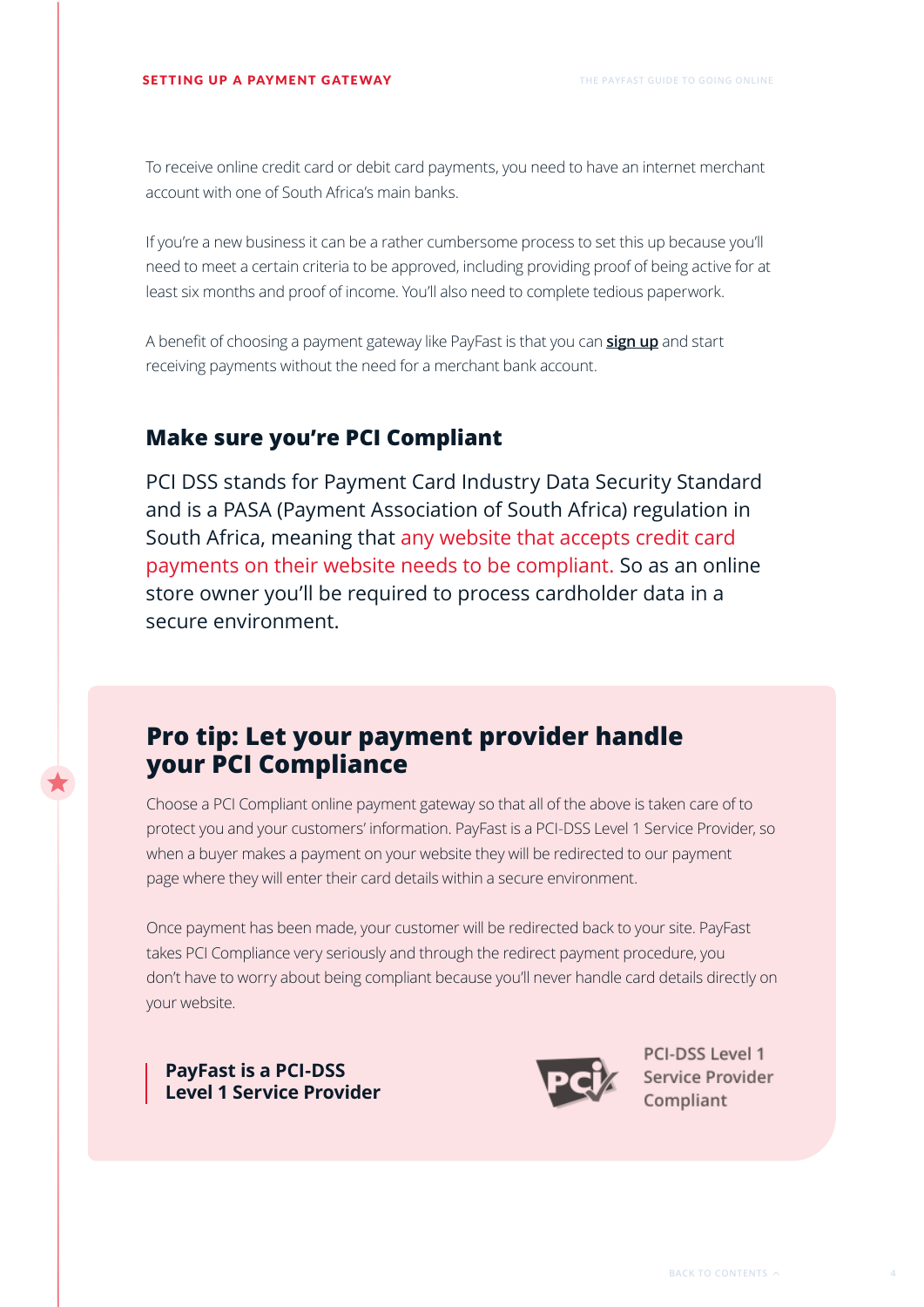#### <span id="page-4-0"></span>**Integrating a payment gateway**

There are several ways websites can integrate into a payment gateway. Some require developers to be involved and are complex, while others work with pre-built shopping carts, that usually just require an ID and other basic information from the gateway, in order to be integrated.

## **Tooltip: Setting up your PayFast account and integrating it into your online store**



#### **Step 1**

**[Sign up for a free PayFast account](https://www.payfast.co.za/registration)** and upload the required identity documents to get verified - this will enable you to receive credit card payments. It's important to submit your documents as soon as possible to online store goes live, on average it can take up to two business days. For [more information about the verification process,](https://support.payfast.co.za/portal/en/kb/articles/verify-a-business-account#How_do_I_verify_my_account) **read this knowledge base article.**

#### **Step 2**

Integrate your PayFast account with your website to receive online payments. For instructions on how to do the integration with your specific ecommerce platform, **[visit the PayFast shopping carts web page](https://www.payfast.co.za/integration/shopping-carts)** and search for your platform. Here you will find a link to the appropriate knowledge base article with step-by-step instructions.

For a custom integration, visit the comprehensive PayFast Developer Docs for instructions on how to quickly integrate PayFast into your custom website: **[developers.payfast.co.za/docs](https://developers.payfast.co.za/docs)**



#### **Step 3**

Once the PayFast integration is complete, test it to ensure that your customers get redirected from your website to the PayFast payment page.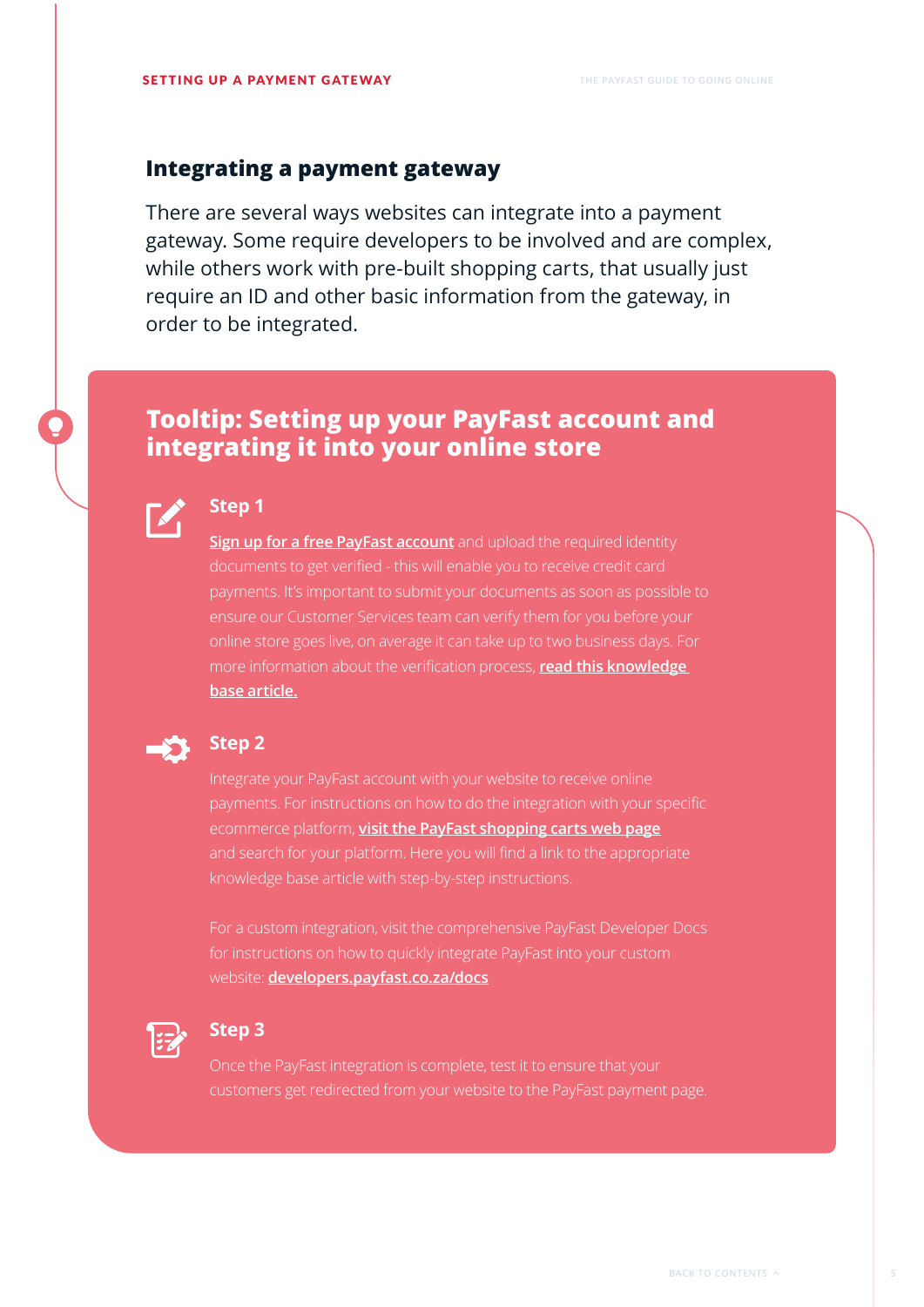## **Pro tip: Activate a variety of payment options**

To cater to all of your customers' payment preferences, we suggest activating a few – if not all – payment methods that your payment gateway offers. This will allow your customers to choose their preferred payment method at checkout, and give them a backup option if for some reason their first choice is experiencing an issue, for example if OTPs are delayed for credit card payments.

**Allow your customers to choose their preferred payment method at checkout**